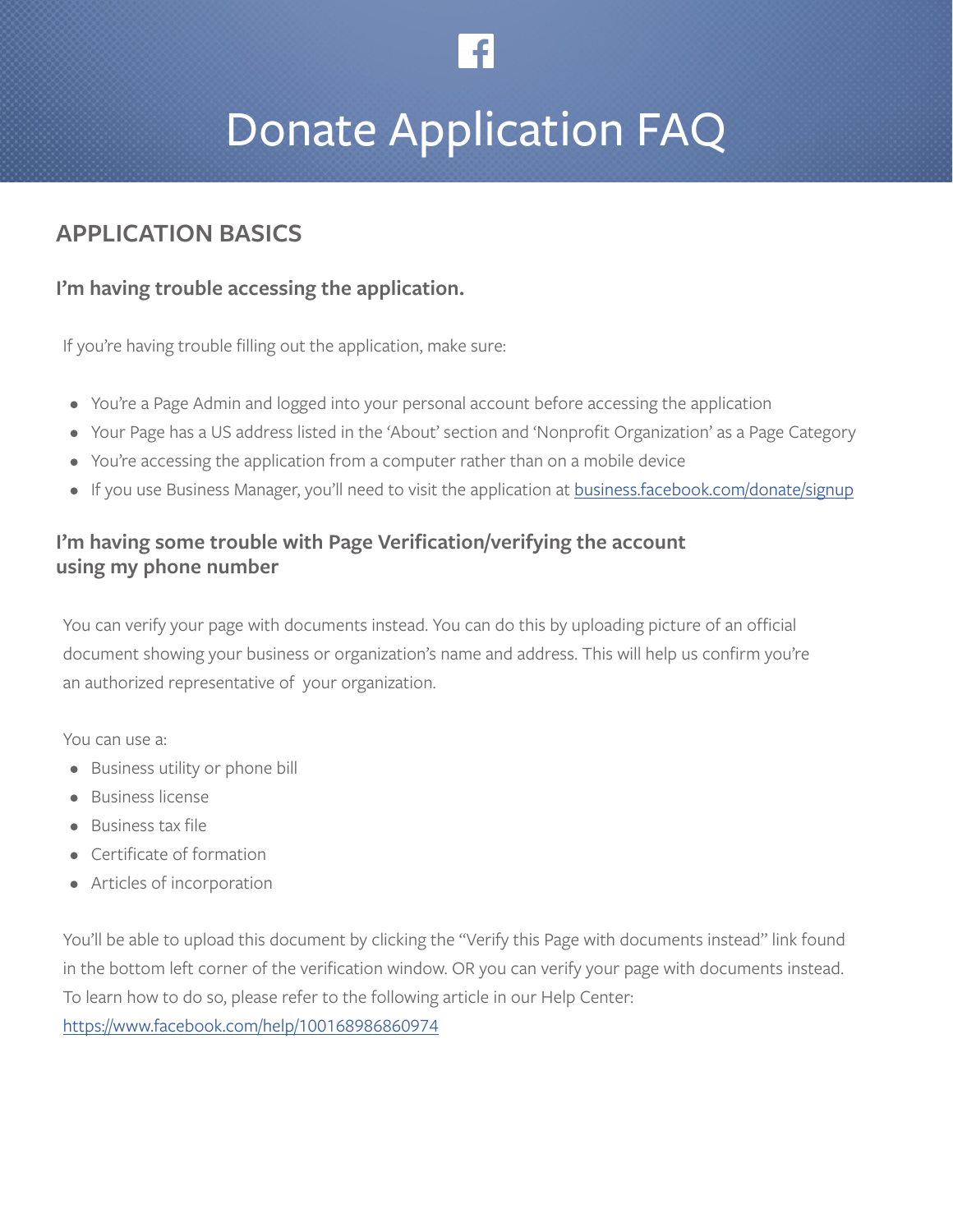# **My 'Account Holder Name' is too long to be entered into the application**

The 'Account Holder Name' in the Donate application is limited to 35 characters only due to our payments policies. We recommend entering an acronym if appropriate, your 'DBA' (Doing Business As) name if it is shorter, or simply write out the Account Holder name as it appears on your bank statement and cut off after the 35th character.

# **Do I** *have* **to change my Page Category to nonprofit?**

In order to apply for the Donate button, your Page has to be categorized as a Non-Profit Organization. To change your Page category, please follow these instructions: <https://www.facebook.com/help/222732947737668>

# **How do I apply if my page is one of multiple pages associated with a broader nonprofit organization?**

At this time, we can only have one Page with the Donate button per IRS EIN (tax ID number). Therefore, if your Page is part of a broader nonprofit organization, we encourage you to discuss with them which Page should be enabled for the Donate beta pilot.

# **I'm seeing an error message when filling out the application that says "please enter a valid tax ID number"**

Our application process cross-checks the information you enter with the IRS database. Please try adjusting the name to match your 990; often using your 'DBA' (Doing Business As) name, acronym or other name that may be on file with the IRS will resolve the issue. If you are still having trouble, please fill out our payments support form here [\(https://www.facebook.com/help/contact/533060446819198\).]((https://www.facebook.com/help/contact/533060446819198))

# **Can I apply if i'm not a 501(c)3 / Can a 501(c)4 apply for Donate?**

We are only able to onboard 501(c)3 organizations at this time.

# **Why do we need a financial admin? Is this different than a Page admin?**

Any Page Admin will be able to access Payout and Transaction Reports in your Page's 'Publishing Tools' tab. Since many partners designate someone from their finance or accounting department as their financial admin, this role has a higher level of access, with the ability to update or change your organization's financial information. You can have more than one financial admin if you choose.

# **What are the Terms of Use for the Donate Button?**

See here: [https://www.facebook.com/legal/donation\\_button\\_terms](https://www.facebook.com/legal/donation_button_terms)